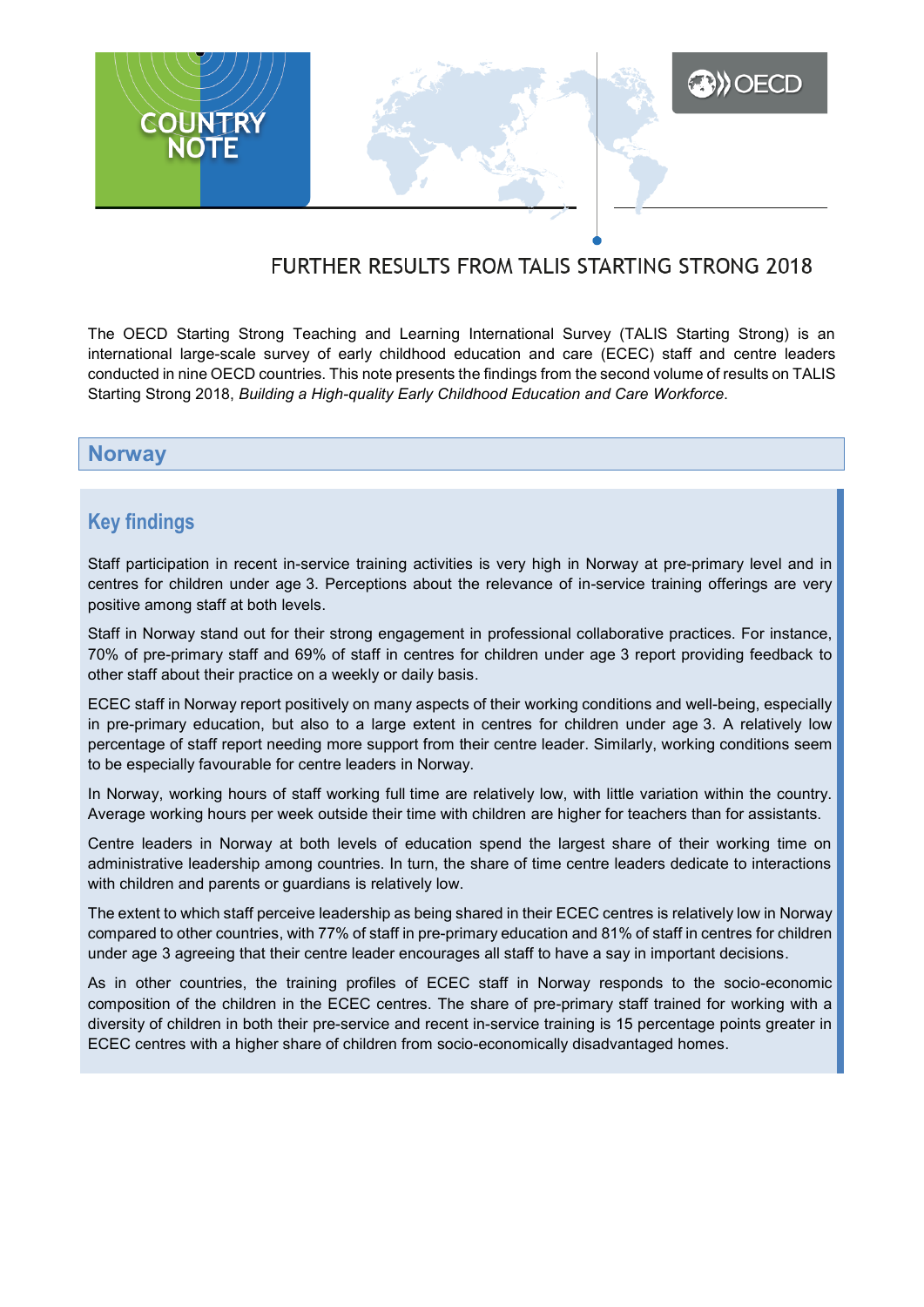## **Highlights and policy implications for Norway**

#### *Staff education, training and skills development*

Across countries participating in TALIS Starting Strong, neither pre-service education or training focused on working with children nor pre-service practical experience are universal among ECEC staff. In Norway, 77% of pre-primary staff and 74% of staff in centres for children under age 3 completed a pre-service programme that prepared them specifically to work with children; among these staff, 74% of staff at the pre-primary level and 78% in centres for children under age 3 completed practical modules as part of their programmes.

Approaches to in-service professional development vary across countries. Participation in recent in-service training activities is very high in Norway for both pre-primary level and in centres for children under age 3. Consistent with this, perceptions about the relevance of in-service training offerings are very positive among staff at both levels. However, during such training, staff in Norway tend to cover a smaller number of areas than in other countries. Also, participation in induction or mentoring activities as part of their in-service training is especially low in Norway, both among staff in pre-primary centres and those in centres for children under age 3.

Collaborative professional practices provide important opportunities for informal learning, and in all countries, ECEC staff who engage more in collaboration in their centres are also more likely to participate in training activities. Staff in Norway stand out for their strong engagement in such practices. For instance, 70% of pre-primary staff and 69% of staff in centres for children under age 3 report providing feedback to other staff about their practice on a weekly or daily basis.

As in other countries, ECEC staff in Norway are most confident about their ability to promote children's socioemotional development, but less so about working with children from diverse backgrounds or about using digital technology to support children's learning. In Norway, more experienced teachers report considerably higher capacity to adapt their work to individual children's needs than less experienced teachers.

Across countries, staff who covered more areas in both their pre-service and recent in-service training tend to report a stronger sense of self-efficacy for supporting child development and to adapt their practices more to children's needs and interests. Norway is one of two countries where training indicators show a more consistently positive association with staff practices, including also with practices for behavioural support, as well as a positive relationship with staff sense of self-efficacy.

Across countries, cumulative training in a given area tends to be more strongly associated with indicators of quality interactions in ECEC settings than more sporadic training. Compared to other countries, in Norway, moderate shares of staff covered contents related to working with a diversity of children in both pre-service and recent in-service training at the pre-primary level (50%) and in centres for children under age 3 (46%).

#### *Staff working conditions and well-being*

Overall, staff in all the countries participating in TALIS Starting Strong show a high level of satisfaction with the profession and their current job. This is also the case in Norway, where 97% of staff at both levels "agree" or "strongly agree" that they are satisfied with their job. Similar to other countries, satisfaction with their salary is generally lower in Norway (30% among both pre-primary staff and staff in centres for children under age 3). A very large share of staff in Norway report being employed on a permanent contract (88% at both levels), which may offer them a feeling of job security and reward.

The way staff feel valued by others can be an important aspect of their well-being. Compared to other countries, staff perceptions in this respect are relatively high in Norway, with a majority of staff feeling valued by society at the pre-primary level (53%) as well as in centres for children under age 3 (58%).

In most countries, retirement is the most likely reason to leave the role for young and older staff, suggesting that most staff expect to spend their entire career in the ECEC profession. In Norway, this is the case for 26% of pre-primary staff and 31% of staff in centres for children under age 3. Norway is one of a few countries in which staff who envisage a career progression look outside the ECEC sector. Compared to other countries,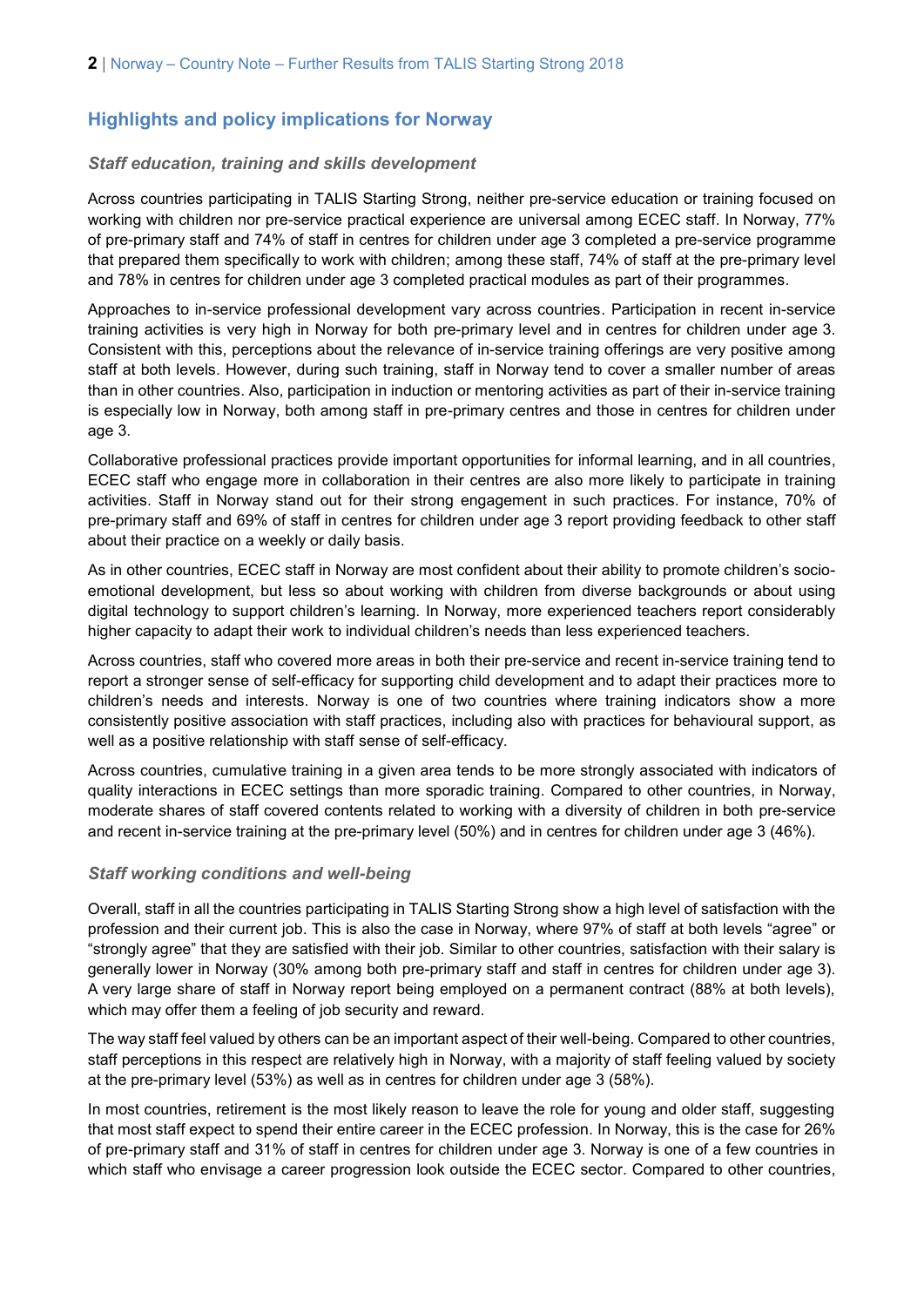the percentage of staff thinking of leaving the job for health-related issues, which may indicate possible risk of burnout, is relatively low in Norway (10% of staff at each level of education).

Staff working hours vary notably across countries, partly driven by the time that staff spend without direct contact with children on other job tasks at the ECEC centre. In Norway, the working hours of staff working full time are relatively low and there is little variation within the country. On average, full-time pre-primary staff in Norway dedicate eight working hours per week to tasks other than working with children, although this differs significantly between teachers and assistants, with teachers spending significantly more time on tasks other than working with children. Results from TALIS Staring Strong indicate that workload stress coming from work outside of hours spent with children is an important source of stress in many countries, but not in Norway (both levels).

In Norway, 32% of pre-primary staff and staff in centres for children under age 3 "agree" or "strongly agree" that they need more support from their centre leader, a relatively low percentage compared to other countries.

Similar to other countries, in Norway, "having too many children in their classroom/playgroup/group" is the main source of stress for staff (31% at pre-primary level and 25% in centres for children under age 3). However, results from TALIS Starting Strong show that in some countries, staff exposed to some sources of stress benefit from some buffers of stress, such as support from leaders, satisfaction with salaries and sense of self-efficacy. This is the case in Norway, where job resources and rewards appear to buffer the effect of working with larger groups of children on stress at both levels of education.

#### *Leadership and management in ECEC centres*

Across most countries participating in TALIS Starting Strong, administrative leadership accounts, on average, for at least 30% of leaders' time in ECEC centres. Among all of the participating countries, Norway has the centre leaders who report spending, on average, the largest share of their time on administration (48% at both levels). The share of time dedicated to pedagogical leadership in Norway is similar to that in other countries, but Norwegian centre leaders spend relatively little time on direct interactions with children and parents or guardians.

A particularly high share of centre leaders report having been trained in pedagogical leadership in Norway (96% in pre-primary and 94% in centres for children under age 3), which is the highest share among countries participating in TALIS Starting Strong.

In most countries, centre leaders' pedagogical leadership is positively associated with staff attitudes and indicators of quality interactions in ECEC settings. Also in Norway, a positive association is observed between leaders' engagement in pedagogical leadership tasks and staff's actual reported practices with children at the centre level, as well as with staff sense of self-efficacy for supporting children's development, at both levels of education.

Working conditions seem to be especially favourable for centre leaders in Norway, with a comparatively high share of leaders at both levels of education reporting being satisfied with their salary (54% in pre-primary, 56% in centres for children under age 3) and a low share of leaders reporting requiring more support from their authorities (21% in pre-primary, 26% in centres for children under age 3). A large share of centre leaders in Norway report having significant responsibilities for hiring staff (85% in pre-primary, 77% in centres for children under age 3) and low levels of dissatisfaction with their degree of influence (14% in pre-primary, 8% in centres for children under age 3).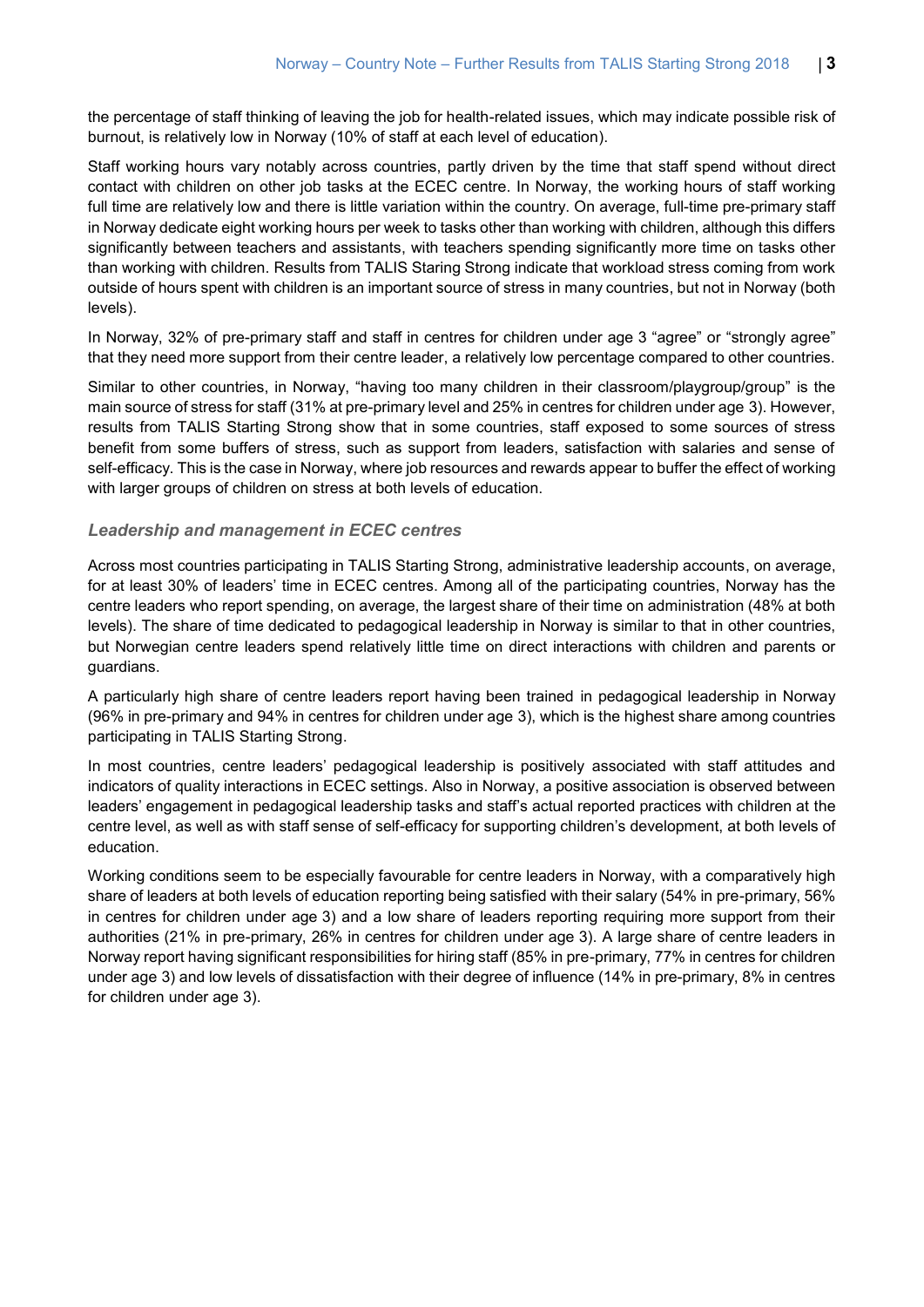Findings from TALIS Starting Strong indicate that staff who perceive more opportunities for participating in decision making in their ECEC centres tend to engage more frequently in professional collaborative practices, and to report higher levels of satisfaction with their job. While staff perceptions of distributed leadership are shared by a majority of staff in Norway, they are relatively low compared to other countries. In Norway, 77% of staff in pre-primary education and 81% of staff in centres for children under age 3 "agree" or "strongly agree" that their centre leader encourages all staff to have a say in important decisions. Staff perceptions of the extent to which their centre leader encourages co-operation among staff to develop new ideas in their practices are similar to other countries (89% at the pre-primary level and 91% in centres for children under age 3).

#### *Equity*

In most countries participating in TALIS Starting Strong, staff training profiles respond to the socio-economic and cultural/linguistic composition of the populations of children in the ECEC settings. Norway is one of the countries in which staff training for addressing diversity responds more to the socio-economic composition of the children in the ECEC centres. The share of pre-primary staff trained for working with a diversity of children in both their pre-service and recent in-service training is 15 percentage points greater in ECEC centres where more than 10% of children come from socio-economically disadvantaged homes than in centres with more advantaged children (48% versus 33%). In centres for children under age 3, the share of staff trained for working with a diversity of children in both their pre-service and recent in-service training in centres with a larger share of children from disadvantaged homes is lower (33%), as is the difference with centres with a smaller share of children from disadvantaged homes (3 percentage points).

Across countries, differences between centres in terms of the composition of children or availability of resources are associated only to a limited extent with staff working conditions. This also holds true for Norway (both levels of education). Indeed, Norway is one of only two countries at the pre-primary level in which staff working in centres with more than 10% of children from socio-economically disadvantaged homes are less likely to report needing more support from their leaders. However, staff in centres for children under age 3 with a higher share of children from disadvantaged homes are more stressed by a lack of resources.

In Norway, at both levels of education, staff perceptions about encouragement from leaders to co-operate to develop new ideas in their practices in centres with a larger share of children from disadvantaged homes are least favourable, compared to other countries. However, leaders of both pre-primary centres and centres for children under age 3 report particularly high levels of informal communication with parents or guardians when their centres work with a higher share of children from socio-economically disadvantaged homes.

### **Policy pointers for Norway**

- Adopt high standards for ECEC initial preparation programmes for all staff, and build on their comprehensive curricula to design in-service training activities that enable targeted skills upgrading.
- Raise the status and reward of the profession by ensuring that staff's salaries are aligned with their responsibilities and by better defining pathways for career progression in the ECEC sector.
- Better design regulations around working time to ensure that staff have the time to perform the variety of tasks that are under their responsibilities.
- Support the development of distributed leadership structures in ECEC centres, without creating a burden on staff.
- Target enhancements in working conditions in ECEC centres with more vulnerable and diverse populations of children.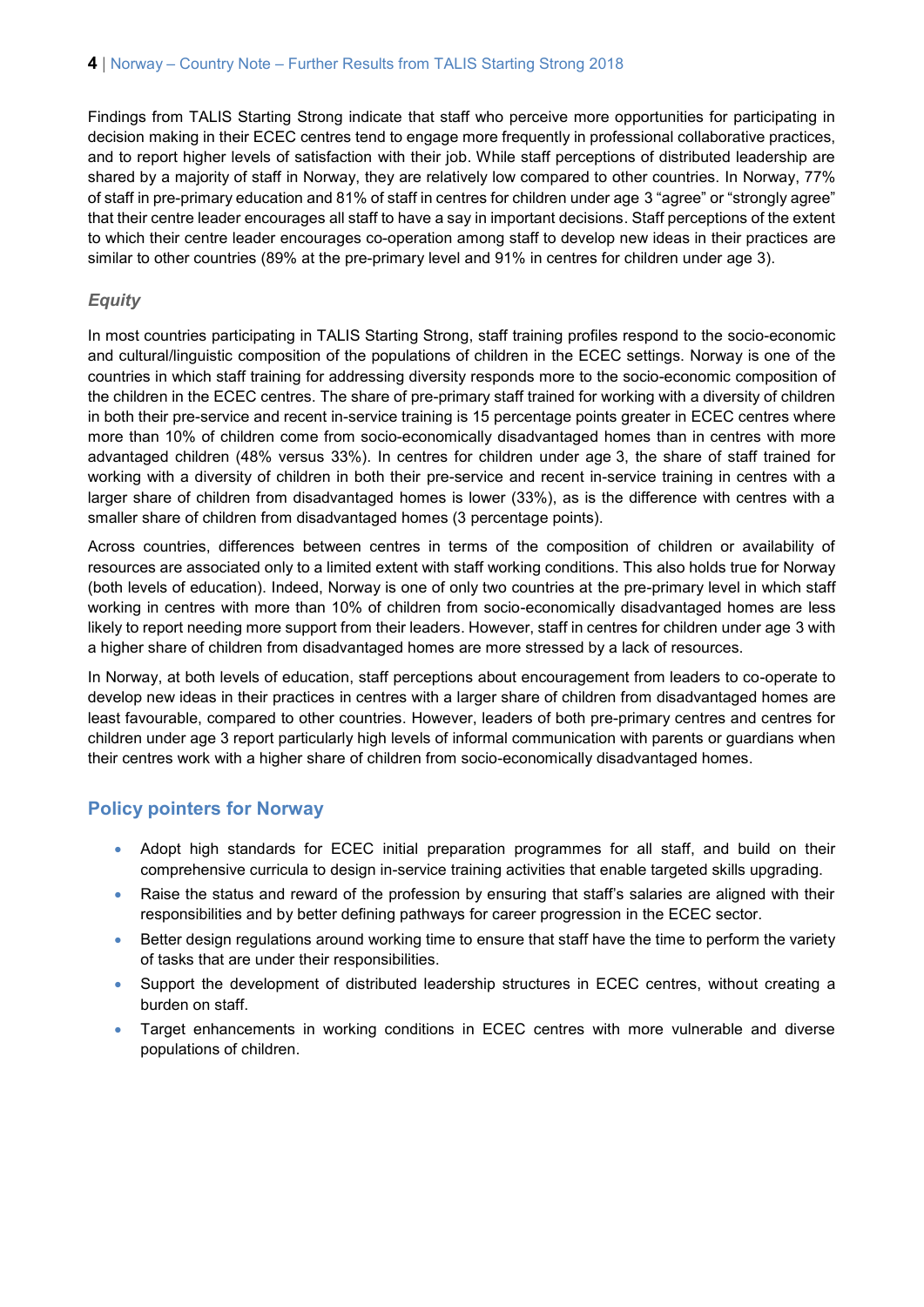## **How does Norway compare?**

| Indicators, pre-primary education (ISCED 02):                                                                                                                                                     | <b>Bottom</b>                |             |             | Top                |
|---------------------------------------------------------------------------------------------------------------------------------------------------------------------------------------------------|------------------------------|-------------|-------------|--------------------|
| Staff education, training and skills development                                                                                                                                                  |                              |             |             |                    |
| Staff whose initial preparation programme included a practical<br>module among those trained specifically to work with children                                                                   | Chile: 45%                   | Norway: 74% |             | Japan: 92%         |
| Average number of thematic areas (out of 9) covered by staff in<br>in-service training in the last 12 months                                                                                      | Germany,* Iceland, Turkey: 3 |             | Norway: 4   | Japan, Korea: 6    |
| Staff providing feedback to other staff about their practice on a<br>weekly or daily basis                                                                                                        | Japan: 27%                   |             |             | Norway: 70%        |
| Staff trained for working with a diversity of children as part of both<br>pre-service and in-service training                                                                                     | Germany:* 34%                | Norway: 50% |             | Japan: 71%         |
| Staff working conditions and well-being                                                                                                                                                           |                              |             |             |                    |
| Staff who "agree" or "strongly agree" that "I am satisfied with the<br>salary I receive for my work"                                                                                              | Iceland: 10%                 |             | Norway: 30% | Turkey: 39%        |
| Average number of weekly hours worked without children spent on<br>tasks related to the job at the ECEC centre                                                                                    | Korea: 18                    |             | Norway: 8   | Iceland: 7         |
| Staff who "agree" or "strongly agree" that "I need more support from<br>my ECEC centre leader"                                                                                                    | Korea: 72%                   |             | Norway: 32% | Iceland: 25%       |
| Staff reporting that "having too many children in their<br>classroom/playgroup/group" is "a lot" a source of stress                                                                               | Iceland: 39%                 | Norway: 31% |             | Japan: 9%          |
| Leadership and management in ECEC centres                                                                                                                                                         |                              |             |             |                    |
| Centre leaders who "agree" or "strongly agree" that they are $\bigcirc$<br>dissatisfied with the influence they have over choosing centre staff                                                   | Israel: 58%                  |             |             | Japan, Norway: 14% |
| Staff who "agree" or "strongly agree" that their centre leader<br>encourages co-operation among staff to develop new ideas                                                                        | Chile: 84%                   |             | Norway: 89% | Israel: 96%        |
| Staff who "agree" or "strongly agree" that their centre leader<br>encourages all staff to have a say in important decisions                                                                       | Japan: 73%                   | Norway: 77% |             | Israel: 95%        |
| Centre leaders whose pre-service education or training included<br>pedagogical leadership                                                                                                         | Germany:* 35%                |             |             | Norway: 96%        |
| <b>Equity</b>                                                                                                                                                                                     |                              |             |             |                    |
| Staff in ECEC centres with >10% of children from socio-economically<br>disadvantaged homes trained for working with a diversity of children<br>in both pre-service and recent in-service training | Turkey: 26%                  |             |             | Norway: 48%        |
| Leaders in ECEC centres with >10% of children from socio-<br>disadvantaged<br>reporting<br>informal<br>economically<br>homes<br>communication with parents/guardians on a weekly or daily basis   | Korea: 32%                   |             | Norway: 95% | Iceland: 100%      |

\* Estimates for sub-groups and estimated differences between sub-groups in the TALIS Starting Strong 2018 data need to be interpreted with care. Source: *OECD (2019), TALIS Starting Strong 2018 Database.*